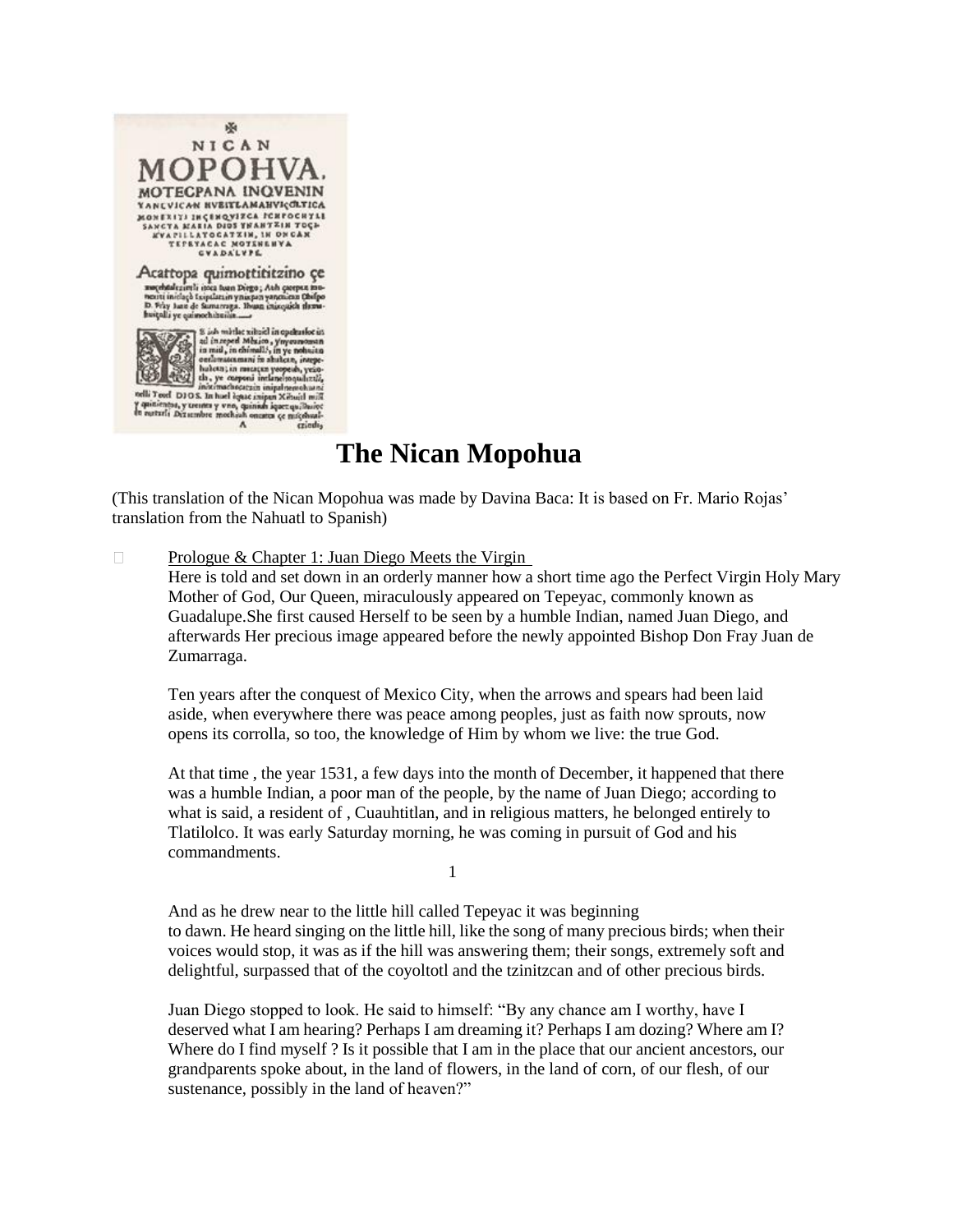He was looking toward the top of the hill, toward the direction from which the sun rises, from whence precious heavenly singing was coming. And then the singing suddenly stopped, when it was no longer heard, then he heard someone calling him from the top of the hill; the voice called: " Juan, dearest Juan Diego."

He then ventured in the direction of the voice; his heart was not troubled and he felt no anxiety, rather he felt extremely happy and contented; he began to climb the little hill to see where he was being called. And when he reached the top of the little hill, when a young Maiden (Juan guessed that she was about thirteen years of age!) who was standing there saw him, She bade him approach her.

And when he reached the spot where She was, he was filled with wonder at the way Her perfect grandeur surpassed all imagination: Her clothing shone like the sun, as if it vibrated, and the stone, the promontory on which She stood, emitted something like rays of light. Her resplendence was like precious stones, it seemed like an exquisite bracelet (it seemed beautiful beyond anything else); the earth gleamed as with the splendor of the rainbow in the mist. And the mesquites and the cacti and all the other little plants that usually grow there seemed like emeralds. Their foliage appeared like turquoise. And their trunks, their thorns, their spines shone like gold.

2

He prostrated himself in Her presence. He listened to Her breath, her speech, which was full of esteem, extremely kind, as coming from someone who attracted him to Herself and who greatly esteemed him. She said: "Listen, my youngest Son, Juanito, Where are you going?" And he answered Her: "My Lady, my Queen, Child, I am going to Your little house in Mexico-Tlatilolco, to pursue the things of God that are given to us, that are taught to us by the ones who are the images of Our Lord: Our Priests."

Then, and with this dialogue with him She (the Lady) reveals to him Her precious will. She tells him, "Know for sure, my youngest son, that I am the perfect ever-Virgin, Holy Mary, Mother of the true God, through whom all being has existence, the creator of mankind, the Lord of all that surrounds and touches your lives, the Lord of heaven and earth, I ardently desire that My sacred temple, My "Teocalli" should be built here, where I shall introduce Him, I shall praise Him, as I make Him known, where I shall give Him to the people in all My personal love, in My compassionate gaze, in My help, and in My salvation: because I am your compassionate Mother."

"Yours and of all the other people who live as one in this land, and of all the other people of different lineages, who love Me, those who cry to Me, those who seek Me, and those who confide in Me. Because there I will listen to their weeping, to their sorrows, in order to remedy, to cure all their various afflictions, their necessities, their sufferings. And to achieve what My compassionate and merciful gaze is trying to realize, go to the residence of the bishop of Mexico, and tell him that I am sending you in order that you may reveal to him how I ardently desire for him to provide Me with a house here, that he should build My temple in the plain; you shall tell him everything, all that you have seen and marveled at, and what you have heard. "And know for sure that I shall be most grateful, and I shall repay you, because of it I shall enrich you, I will glorify you; and because of it you will greatly merit the manner in which I will reward your efforts, the service you will render in going to request the manner for which I am sending you.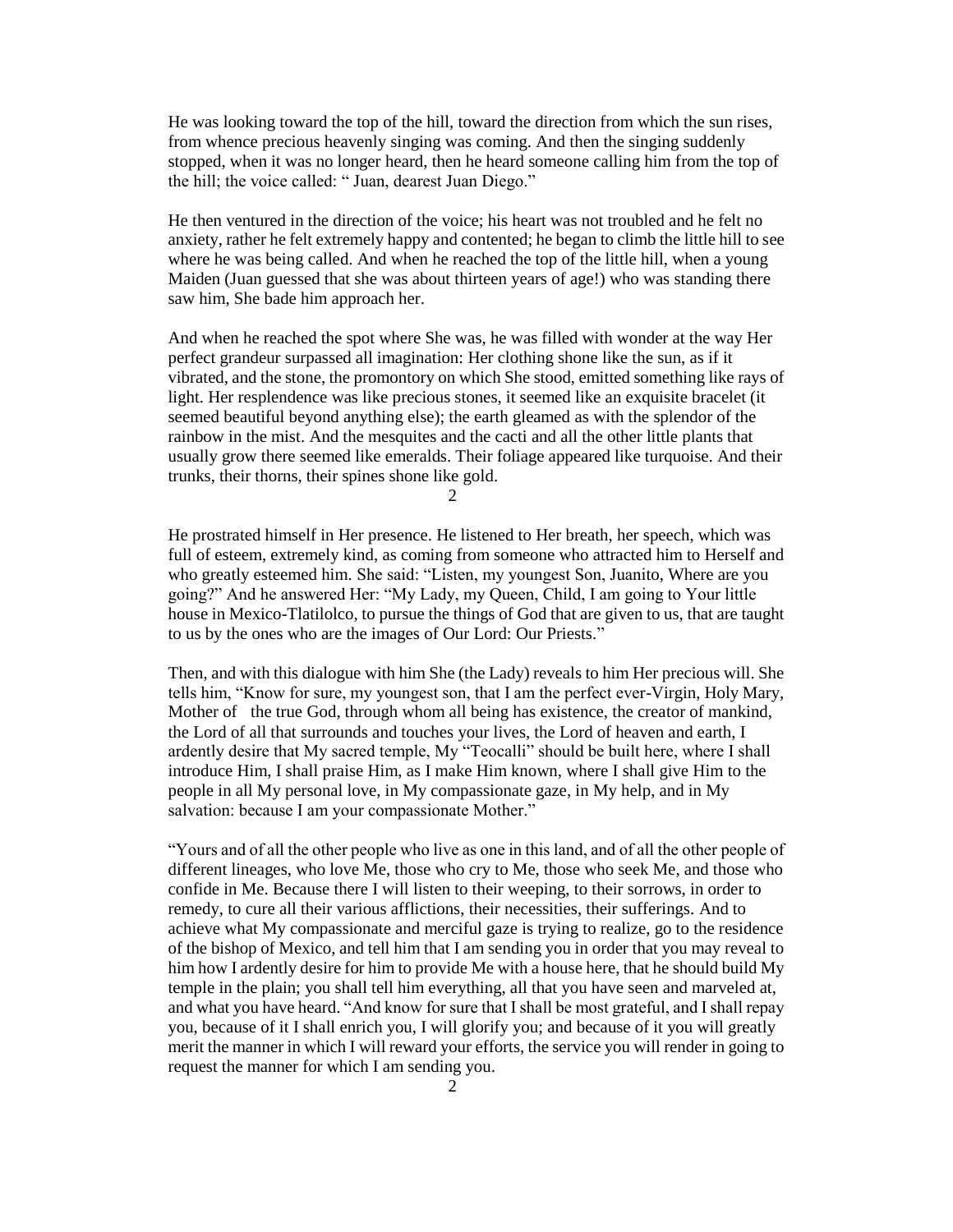Now My dearest son, you have heard My breath, My word; go do your part." And immediately he prostrated himself in Her presence; and said to Her; "My Lady, my Child, I am going right away to do Your venerable breath, Your word; I take my leave of You, for the moment, I, your poor Indian."

## $\Box$  [Chapter 2: The Visit to the Bishop & the Second Apparition](http://pages.ucsd.edu/~dkjordan/nahuatl/nican/nican2.html)

Then he descended the hill to put into action the errand entrusted to him; he came to the causeway, he came directly to Mexico. When he arrived at the center of the city, he went straight away to the palace of the bishop, who had just recently arrived, the governing priest; his name was Fray Juan de Zumarraga, of the Order of St. Francis. As soon as he got there, he tried to see him, he begged his servants, his aides, to go and tell him so. After a long time had passed, they came to call him, when the reverend bishop ordered that he should enter.

And as soon as he entered, he knelt before him, he prostrated himself, then he revealed to him, he told him the precious breath, the precious word of the Queen of Heaven, Her message, and also all that he had marveled at, seen and heard. And after hearing his whole story, his message, it appeared as if he really did not believe it to be true. He answered him, saying, "Come again, my son, and then I will hear you out calmly, and will look into the matter from the very beginning, I will consider the reason that you have come, your will, your wish." He went out; he was downcast, because the mission that had been entrusted to him had not been realized immediately.

At the end of the day, he returned, he came straight from there to the little hilltop, and he had the good fortune of meeting the Queen of Heaven; She was waiting for him there at the very spot where She had appeared the first time. And as soon as he saw Her, he prostrated himself before Her, he cast himself to the ground, saying to Her: "My dearest little Mistress, my Lady, my Queen, my dearest daughter, my Child, I already went to the place where you sent me to carry out your kind breath, your kind word, as you asked me to.

3

He received me kindly and he listened to it perfectly well, but, by the way he answered me, it seemed that he had not understood it, that he does not believe it.

He told me : "Come again, my son, and then I will hear you out calmly, and will look into the matter from the very beginning, I will consider the reason that you have come, your will, your wish." By the way he answered me, I could clearly see that he thinks that Your house that You want built here, that maybe I am just making it up, or that maybe it does not come from your lips. I beg You, my Lady, My Queen, my little One, to entrust one of the nobles, to bear Your kind breath, Your kind word, someone who is held in esteem, someone who is known, respected, and honored in order that he might be believed. Because I am really just a man of the field, I am a mecapalli (a burden bearer) a cacaxtli (a back frame), I am a tail, I am a wing, a man of no importance; I myself need to be led, to be carried on someone's back, the place to which You send me is a place where I am unaccustomed to going nor in which I am accustomed to spending any time, my Virgin, my youngest Daughter, my Lady, my Little One; please forgive me ; for I shall afflict Your countenance with grief, Your heart; I may fall into Your anger, into Your displeasure, my Lady, my Mistress."

The Perfect Virgin, worthy of honor and veneration, answered him, "Listen, My youngest and dearest son, know for sure that I have no lack of servants, of messengers, to whom I can give the task of carrying My breath, My word, that they might carry out My will; but it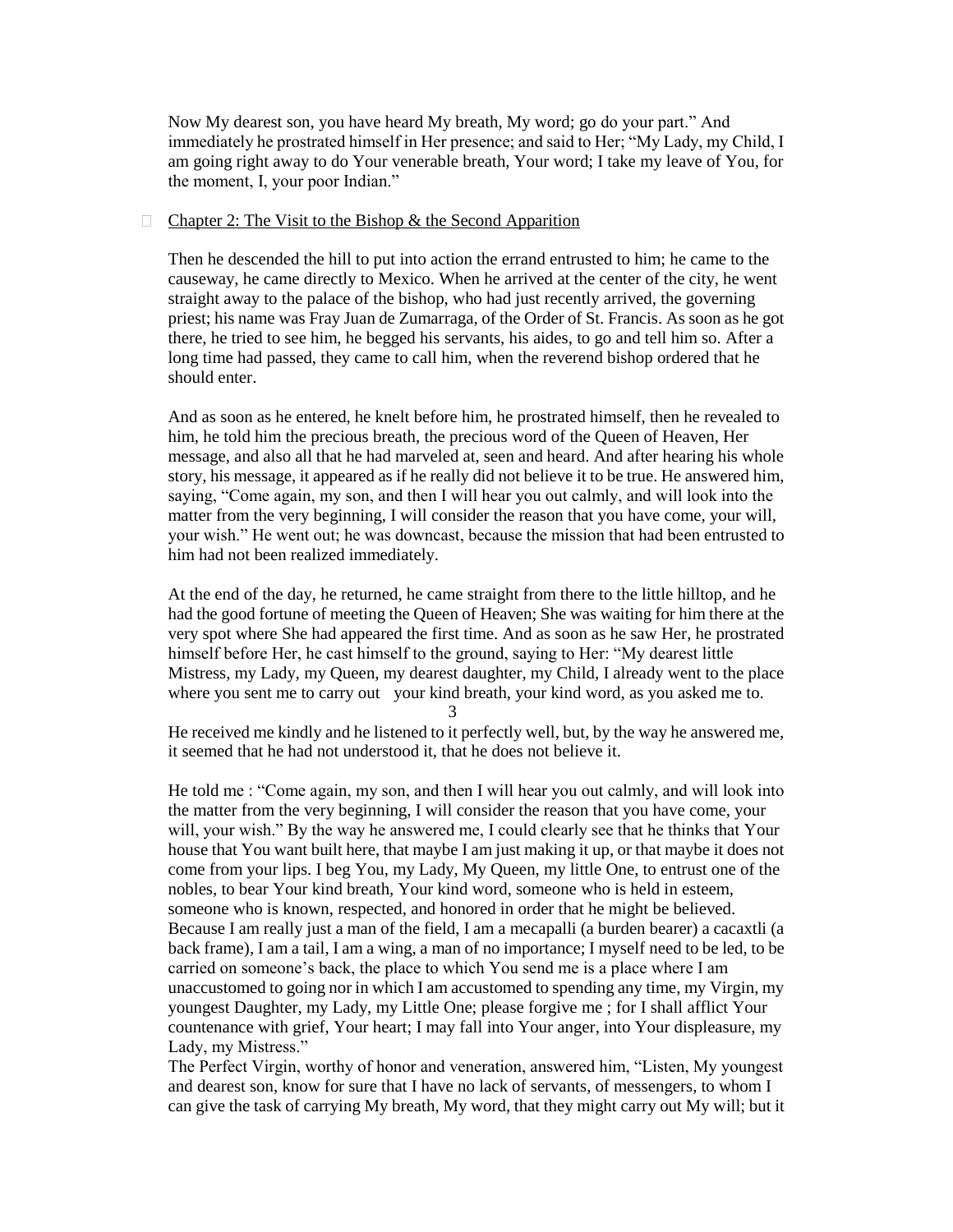is necessary that you, personally, go and plead that My wish, My will, become a reality, that it be carried out through your intercession. And I beg you, My youngest and dearest son, and I order you strictly, to go again tomorrow to see the bishop. And in My name let him know, let him hear My wish, My will, so that he might fulfill it, might build My temple (My teocalli) which I ask of him. And tell him again that it is I, personally, the ever-Virgin Mary, I, who am the Mother of God, who sends you."

4

Juan Diego, for his part, answered her saying, "My Lady, my Queen, my Little One, let me not afflict your face, your heart, with grief, I shall most gladly go to carry out your breath, your word. In no way shall I fail to do it, nor do I consider the means (of doing it) a bother. I shall go and put your will into action, but perhaps I shall not be heard, I may not be believed. Tomorrow afternoon, when the sun goes down, I shall come to return to your word, to your breath, with the response from the governing priest. And now I shall respectfully take my leave of you, my Daughter, smallest of them all, Young Lady, my Mistress, my Little One, rest just a little more."

## $\Box$  Chapter 3: The Second Visit to the Bishop

And then he went to his home to rest. On the following day, Sunday, while it was still pre-dawn, everything was still dark, he set out from there, from his home, he came straight to Tlatilolco, he came to learn about God and to be included in the roll call; then to see the reverend bishop. And about ten o'clock everything had been taken care of: Mass had been celebrated, roll taken and the crowd dispersed. And Juan Diego then went to the reverend bishop's residence. And as soon as he arrived, he went through the whole struggle to see him, and after a great deal of effort, he saw him again; he knelt at his feet, he wept, he became sad as he spoke to him, as he made known to him the word, the breath of the Queen of Heaven, that hopefully the message, the will of the Perfect Virgin, might be believed, that of making Her, that of building Her sacred little house, where She had said, where She had wanted it.

And the governing bishop asked him a great many things, he cross-examined him, in order to ascertain where he had seen Her, what she was like ; he told the lord bishop absolutely everything. And although he recounted everything with great exactitude and in each detail he saw, he was amazed that it appeared with obvious clarity that She was the perfect Virgin, the kind wonderful Mother of Our Savior, Our Lord Jesus Christ. Nevertheless, it was not realized right away. He said that his petition could not be carried out, could not be realized based on his

4

word alone, that some other sign was very necessary if he was to believe that in fact the Queen of Heaven in person was sending him. As soon as Juan Diego heard this, he said to the bishop: "Lord Governor, think about what the sign you will ask for should be, because then I shall go ask the Queen of Heaven who sent me for it."

And when the bishop saw that he was in agreement, that he did not hesitate or doubt in the slightest, he dismissed him. And as soon as he was on his way, he ordered some of his house-hold staff in whom he had absolute confidence to go along following him, that they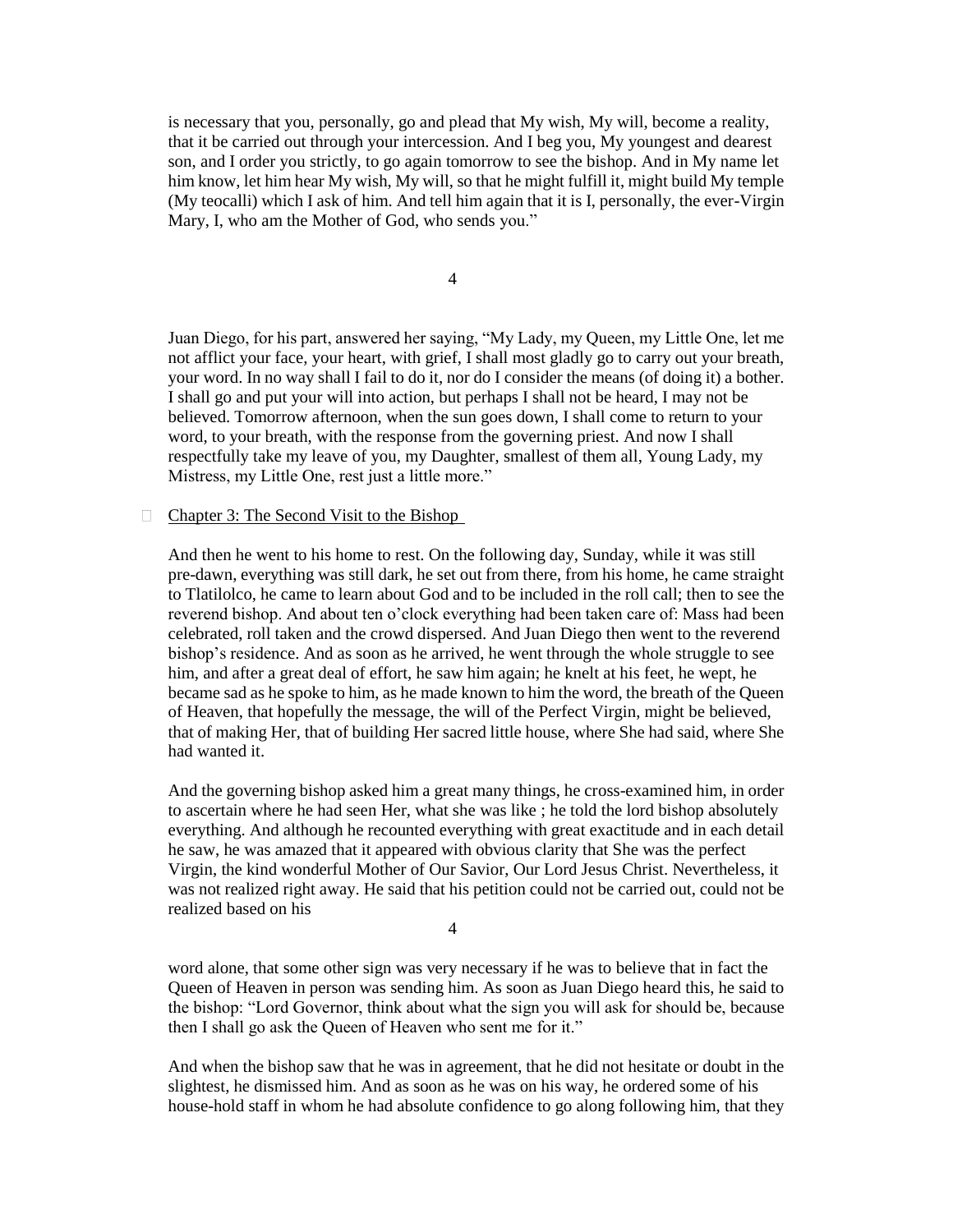should observe him carefully regarding where he went, whom he saw, to whom he spoke. And that's what they did. And Juan Diego came directly. He took the causeway. And those that were following him lost him on the wooden bridge where the brook comes out near Tepeyac. And even though they searched all over for him they couldn't find him anywhere. And so they turned back. Not only because they were greatly annoyed about this, but because he had also frustrated their intentions, he made them angry.

So they went to tell the lord bishop, they put into his head that he should not believe him, they told him that he was only telling him lies, that he was only making up what he came to tell him, or that he was only dreaming or imagining what he was telling him, what he was asking of him. Therefore they decided that if he came again, if he returned, they would seize him there and would punish him severely, so that he would never again tell lies or agitate the people.

## [Chapter 4: The Third Apparition](http://pages.ucsd.edu/~dkjordan/nahuatl/nican/nican4.html)

Meanwhile, Juan Diego was with the Most Holy Virgin telling Her the lord bishop's response, which when She heard it, She said to him: "that's fine, My dear son, you will come back here tomorrow so that you can take to the bishop the sign that he has asked you for; with this he will believe you, and he will no longer suspect you; and know My dear son, that I will reward your attention and the effort and fatigue that you have undertaken on my behalf. So, go now; I will be waiting here for you here tomorrow."

5

And on the following day, Monday, when Juan Diego was to take some sign in order to be believed, he did not return. Because when he arrived at his house, the sickness had struck an uncle of his, named Juan Bernadino, and he was seriously ill. He went to call the doctor, who even treated him but it was too late; he was already very ill. And when night came, his uncle begged him that he should go at daybreak setting out while it was still dark, to come call for a priest from Tlatilolco to go to him to hear his confession and to prepare him, because he was sure that the time and place had now come for him to die, because he would never rise again, he would no longer get well.

And on Tuesday, while it was still quite night, Juan Diego left his house to come to Tlatilolco to get the priest, and when he finally reached the little hill which ended the mountain range, at its foot, where the road comes out, on the side that the sun set on, which was his usual route, he said: "If I continue ahead on the road, it is possible that this Lady will see me, and surely detain me, as before in order that I might take the sign to the governing ecclesiastic as She has requested; first let this trail leave us; first I must quickly call the religious priest; for my uncle is waiting anxiously for him," Immediately he then went around the hill, ascending over the middle of it and crossing from there and emerging on the eastern side, so that he could go to Mexico quickly, so that the Queen of Heaven would not detain him. He thinks that where he made the turn, She who sees everywhere perfectly, will not see him.

#### □ [Chapter 5: The Fourth Apparition](http://pages.ucsd.edu/~dkjordan/nahuatl/nican/nican5.html)

He saw how She was coming down from on top of the hill, and that She had been watching him from there, from that place where She had seen him before. She came down to meet him on the side of the hill, She came to intercept him; She said to him: "What is the matter, youngest and dearest of my sons? Where are you going, where are you headed?" And he, perhaps he was somewhat distressed, perhaps a bit embarrassed? Or perhaps he became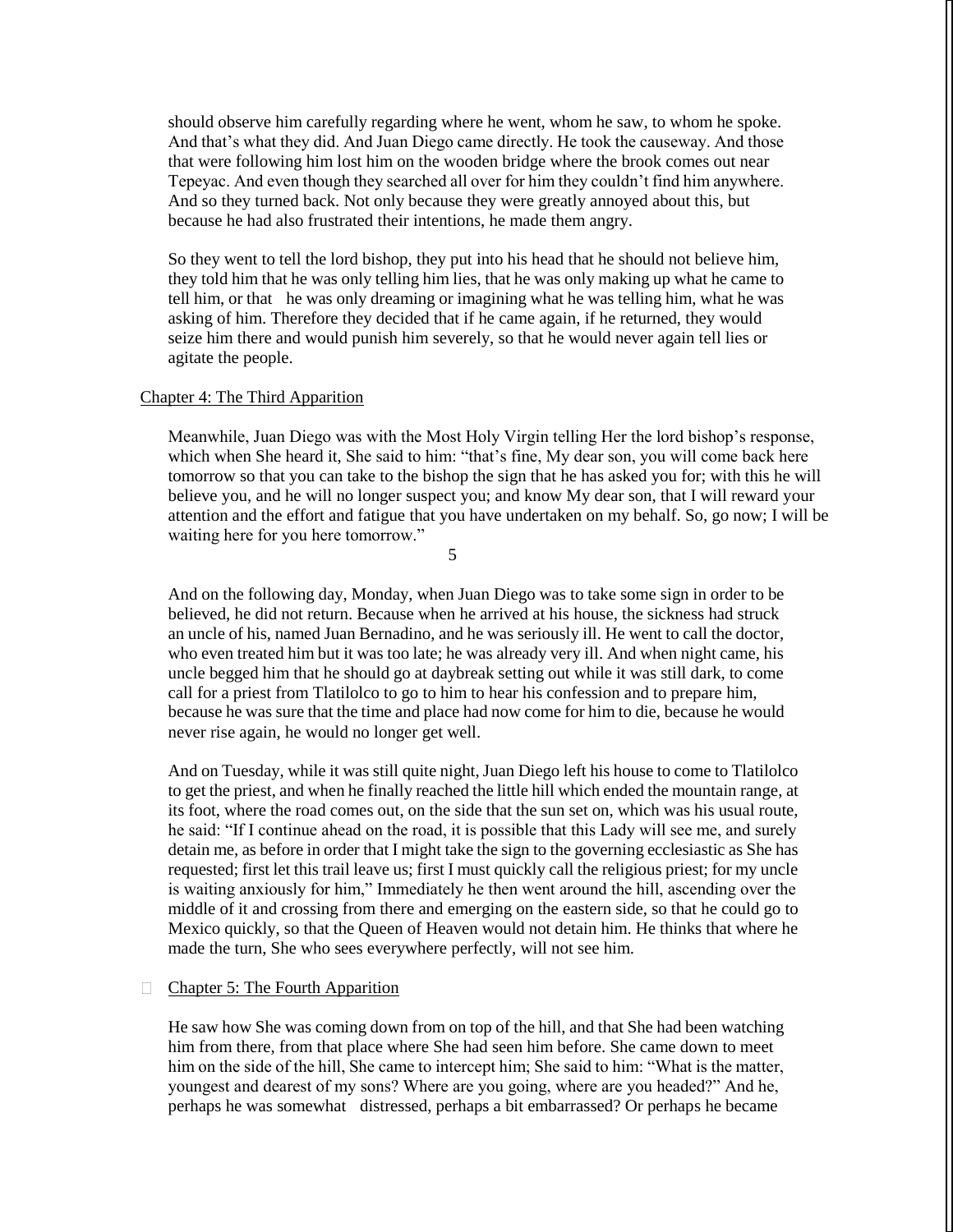afraid of the situation, he became fearful. He prostrated himself before Her, he greeted Her, he said to Her; "My young Lady, youngest of my Children, my Child, I hope

6

You are happy; how are You this morning, my Lady, my little One? Although it grieves me, I will cause Your face and Your heart anguish: I must tell you, my little Child, that one of Your servants, my uncle, is very ill. A terrible sickness has taken hold of him; he will surely die of it soon.

And now I shall go quickly to Your little house in (in the city of) Mexico, to call one of our priests, the beloved ones of Our Lord, so that he will go to hear his confession and prepare him, because we really were born for that, we who came to wait for the painful effort of our death. But, if I am going to carry it out, I will return here after that to go carry Your breath, Your word, Lady, my Maiden One, I beg You to forgive me, be patient with me a little longer, because I am not deceiving You with this, my youngest Daughter, my Beloved Maiden. Tomorrow without fail I will come as fast as possible." As soon as She heard the explanations of Juan Diego, the Merciful Perfect Virgin answered him: "Listen, put it into your heart, My youngest-and-dearest son, that the thing that frightened you, the thing that afflicted you is nothing. Do not let it disturb you. Do not fear this sickness nor any other sickness, nor any sharp and hurtful thing. Am I not here, I, who am your Mother? Are you not under My shadow and protection? Am I not the source of your joy? Are you not in the hollow of my mantle, in the crossing of My arms? Do you need something more? Let nothing else worry you, disturb you. Do not let your uncle's illness pressure you with grief, because he will not die of it now. You may be certain that he is already well".And at that very moment his uncle became well, as they later found out. And when Juan Diego heard the blessed breath, the blessed words, of the Queen of Heaven, he was greatly comforted by them, and his heart became peaceful. And he begged Her to send him immediately to see the Governing Bishop, to take him something for the sign, for the proof so that he would believe. And the Queen of Heaven ordered him then to go to the top of the little hill, where he had seen Her before. She said to him: "Go up, My dearest son, to the top of the hill, to where you saw Me and I told you what to do; There you will see that there are different kinds of flowers. Cut them, gather them, put them all together; then come

6

down here; bring them here, into My presence." Juan Diego climbed to the top the top of the hill right away. And when he reached the top, he was astonished by all of them, blooming, open, flowers of every kind, lovely and beautiful, when it still was not their season, because really that was the season in which the frost was very harsh. They were giving off an extremely soft fragrance; like precious pearls, as if filled with the dew of the night. Then he began to cut them, he gathered them all, he put them in the hollow of his tilma. The top of the little hill was certainly not a place in which any flowers grew; there are only plenty of rocks, thorns, spines, prickly pears and mesquite trees. And even though some little herbs or grasses might grow, it was then the month of December, in which the frost eats everything up and destroys it. And immediately he came back down, he came to bring the Heavenly Maiden the different kinds of flowers which he had gone up to cut.

And when She saw them, She took them with Her precious hands; then again putting them all together into the hollow of his ayate She said: My youngest-and-dearest son, these different kinds of flowers are the proof, the sign that you will take to the bishop. You will tell him from Me that he is to see in them My desire, and that therefore he is to carry out My wish, My will. And you, you who are My messenger, in you I place my absolute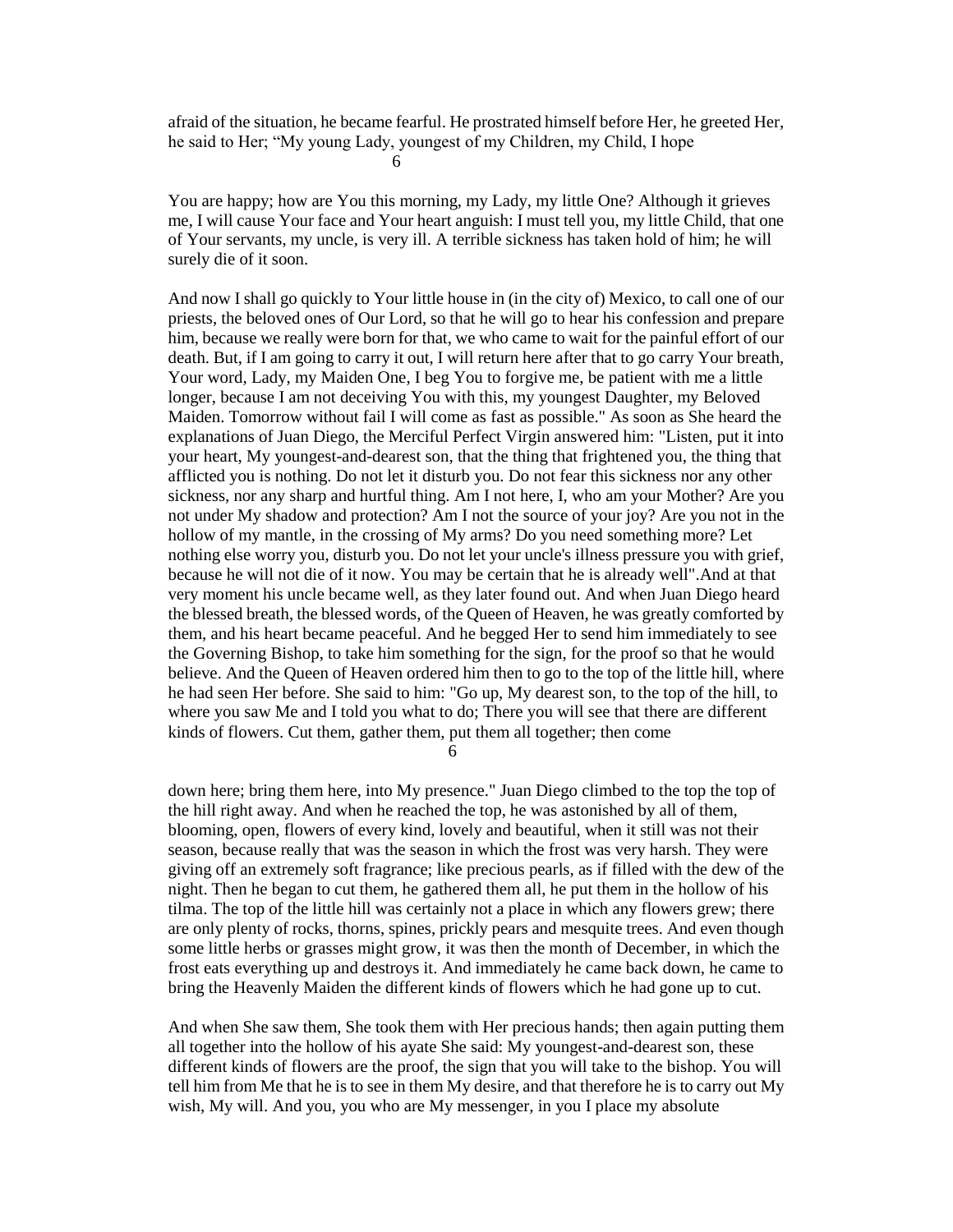confidence; and I strictly order you that you only open your tilma alone in the presence of the bishop, and show him what you are carrying. And you will tell him everything exactly, you will tell him that I ordered you to climb to the top of the little hill to cut flowers, and everything that you saw and admired, so that you can convince the governing priest, so that he will then do what lies within his responsibility so that My temple which I have asked him for will be made, will be raised." And as soon as the Queen of Heaven gave him Her orders, he took the causeway, he comes straight to Mexico City. He comes happily now. His heart is tranquil now, because his errand will come out well, he will carry it out perfectly. Along the way, he is very careful of what is in the hollow of his garment, lest he lose something .As he comes, he enjoys the

7

fragrance of the different kinds of exquisite flowers.

#### $\Box$  [Chapter 6: The Third Visit to the Bishop](http://pages.ucsd.edu/~dkjordan/nahuatl/nican/nican6.html)

When he arrived at the Bishop's residence, the doorkeeper and the other servants of the Governing Priest went to meet him. And he begged them to tell him how much he wanted to see him, but none of them was willing. They pretended they didn't understand him, perhaps because it was still very dark; or perhaps because they felt by now that all he did was to bother them and to keep on insisting, and their companions had already told them, the ones who lost him from sight when they were following him. For a long, long time he waited for his request to be granted. And when they saw that he was simply standing there for a long, long time with his head down, without doing anything, in case he should be called, and that it looked as if he was carrying something, as if he was bringing it in the hollow of his tilma (cuexäntli); then they came up close to him to see what he was bringing and thus satisfy their curiosity.

And when Juan Diego saw that there was no way in which he could hide from them what he was carrying and that therefore they might harass him or push him perhaps hurt him and the flowers, he finally gave them a little peek and they saw that it was flowers. And when they saw that they were all exquisite different flowers and that it wasn't the season for them to be blooming, they were very, very astonished by how fresh they were, how good they smelled, how handsome they seemed. And they wanted to grab and pull a few out. They dared to try to grab them three times, but there was no way in which they could do it, because when they would try, they could no longer see the flowers, they saw them as if they were painted or embroidered or sewn on the tilma.

They went immediately to tell the Governing Bishop what they had seen, and how much the lowly Indian who had come other times wanted to see him, and that he had been waiting a very long time there for permission, because he wanted to see him. And as soon as the

7

Governing Bishop heard it, he realized that this was the proof to convince him to get started on what the humble man was asking him for. He immediately ordered that he come in to see him. And when [Juan Diego] had come in, he prostrated himself in [the Bishop's] presence, as he had done before And again he told him what he had seen and admired, and his message. He said to him, "Your Excellency, sir! I have done it. I have carried out your orders. That is, I went to tell my Mistress, the Queen of Heaven, Holy Mary, the Beloved Mother of God, that you were asking for proof so you could believe me, so that you would make Her sacred little house, where She was asking you to build it. And I also told Her that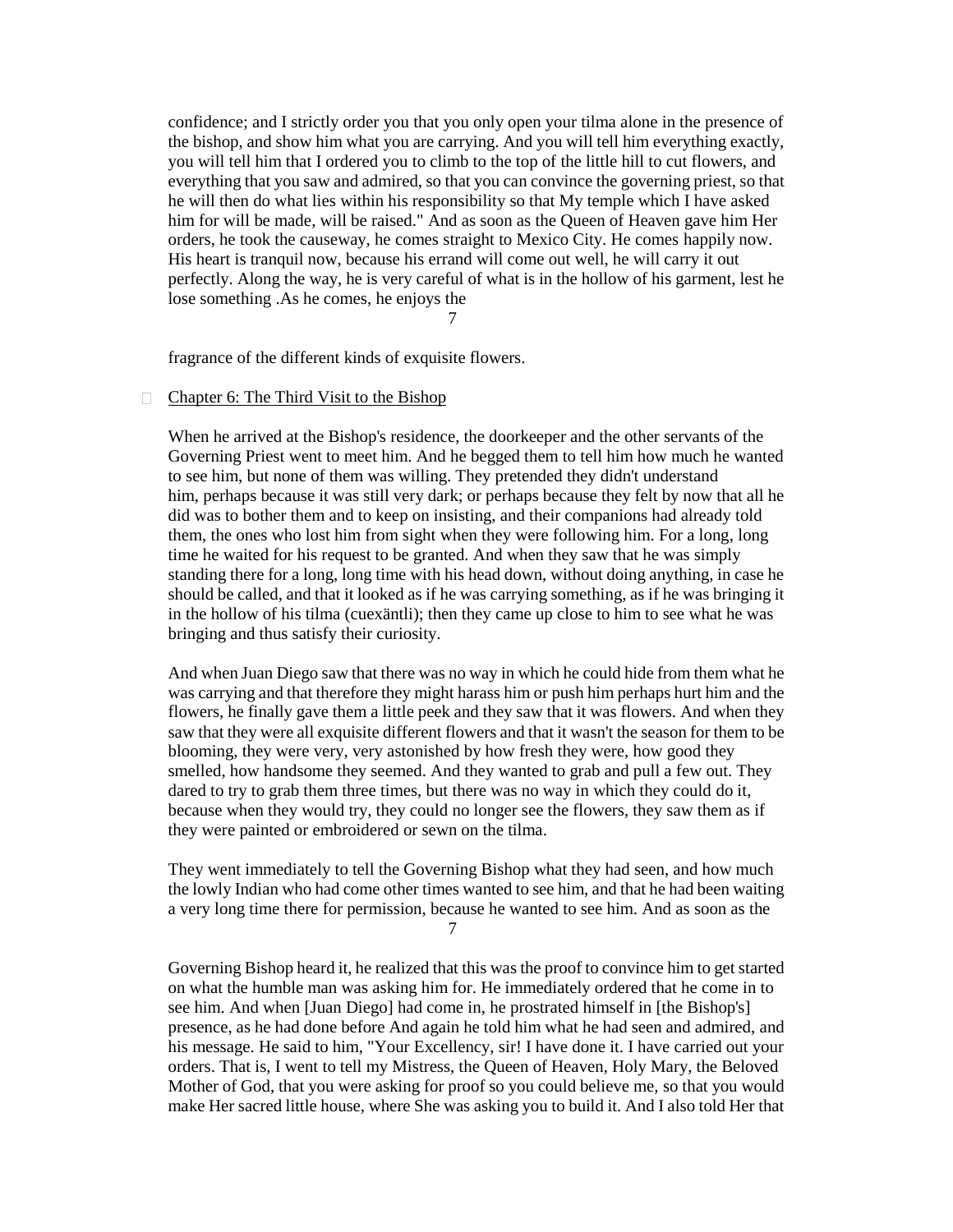I had given you my word to come to bring you some sign, some proof of Her will, as you told me to. And She listened carefully to your breath, your word, and was pleased to receive your request for the sign, the proof, so that Her beloved will should be done, should be a reality.

And today, while it was still night, She ordered me to come again to see you. And I asked Her for the proof so that I would be believed, as She had said that She would give it to me, and She kept Her promise immediately. And She ordered me to the top of the little hill where had seen Her before, to cut different flowers up there; Castilian roses. And when I had cut them, I took them down to Her at the bottom; and She took them with Her holy hands, again She placed them in the hollow of my tilma (cuexäntli), so that I would bring them to you, so I would give them only to you. Although I knew very well that the top of the hill isn't a place where flowers grow, because there are only a lot of craggy rocks, thorns, spiny acacias, prickly pears, mesquite bushes. I didn't doubt because of that; I didn't hesitate because of that. When I reached the top of the hill I saw that it was now paradise.

Every kind of different precious flowers were there, each one perfect, the very finest that there are, full of dew and shining so I immediately cut them. And She told me that I should give them to you from Her, and that in this way I would show the truth; that you should see the sign that you were asking for in order to carry our Her beloved will. And so that it will be clear that my word, my message, is truth. Here

8

they are; please receive them." And then he held out his white tilma, in the hollow of which he had placed the flowers. And just as all the different Castilian roses fell out upon the floor, then and there, the beloved Image of the Perfect Virgin Holy Mary, Mother of God, became the sign, suddenly appeared in the form and figure in which it is now, where it is preserved in Her beloved little house, in Her sacred little house at Tepeyac, which is called Guadalupe.

And as soon as the Governing Bishop and all those who were there saw it, they knelt, they were full of awe and reverence. They stood up to see it, they became sad, they wept, and their hearts and minds were then in ecstasy. And the Governing Bishop weeping and with sadness begged and asked Her to forgive him for not having immediately carried out Her will, Her holy breath, Her holy word. And when he got up, he untied Juan Diego's garment, his tilma, from his neck where it was tied, and on which the Queen of Heaven appeared, on which She became the sign. And then he took it and placed it in his private chapel. And Juan Diego still stayed for the day in the Bishop's house, he still kept him there. And on the next day he said to him: "Come, let's go so you can show where it is that the Queen of Heaven wants Her chapel built." People were immediately invited to make it, to build it.

### □ [Chapter 7: The Story of Uncle Juan Bernardino](http://pages.ucsd.edu/~dkjordan/nahuatl/nican/nican7.html)

And Juan Diego, as soon as he showed where the Lady of Heaven had ordered Her sacred little house to be built, asked for permission; he wanted to go to his house in order to see his uncle, Juan Bernardino, who was very ill when he left him to go to Tlatilolco to call a priest to confess him and prepare him, the one whom the Queen of Heaven had told him had already been cured. But they didn't let him go alone, rather people went with him to his house. And when they arrived they saw that his uncle was now healthy; he had absolutely no pain of any kind. And he, for his part, was greatly surprised by the way in which his nephew was accompanied and very honored. He asked his nephew why it was that they were honoring him so much; and he told him